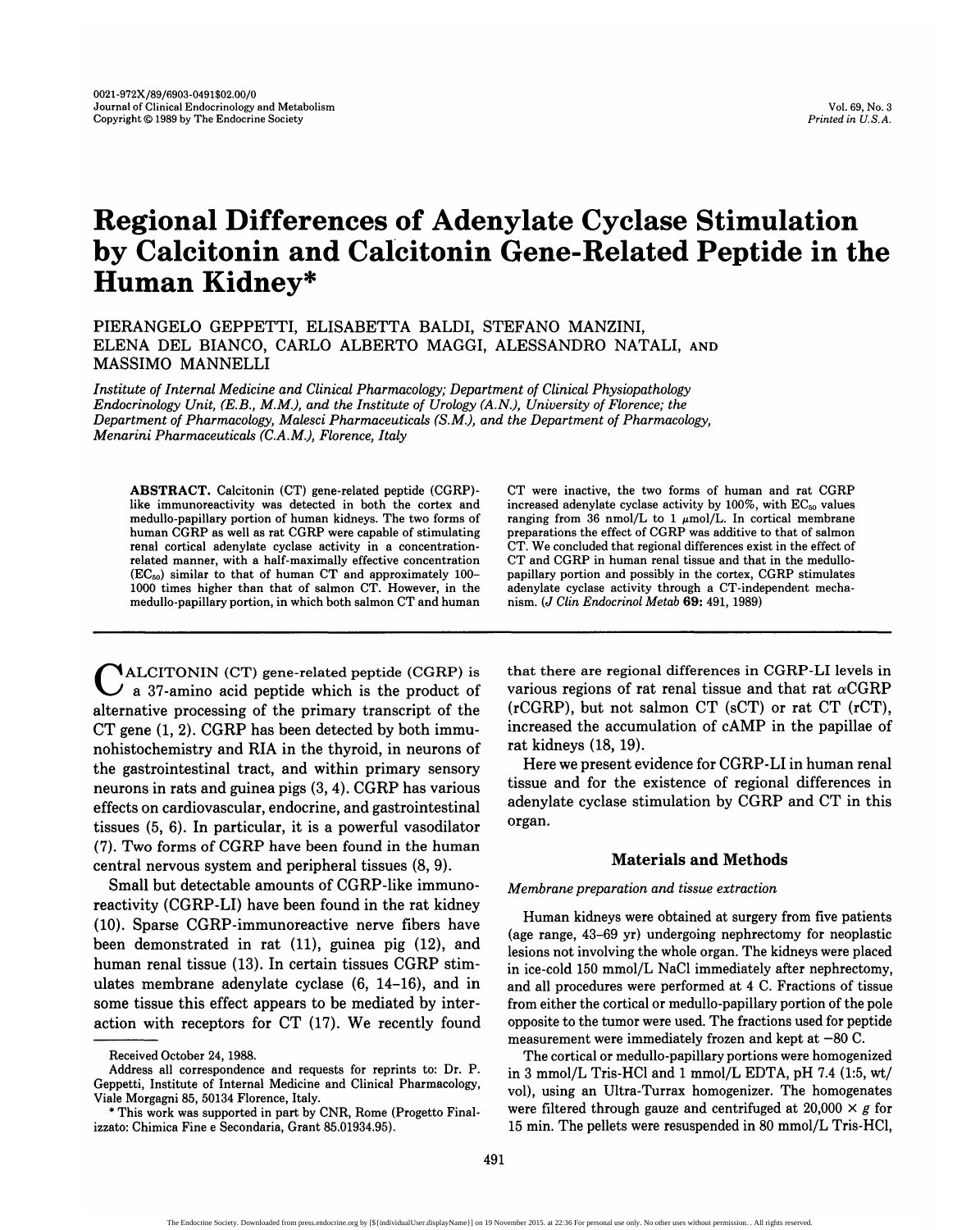pH 7.4, dispersed by means of a glass-Teflon homogenizer, and stored in liquid nitrogen until assayed. Protein content was determined using the Protein Assay Reagent (Pierce, IL), based on the method of Bradford (20), with BSA as standard.

For peptide measurement, the tissues were homogenized with an Ultra-Turrax homogenizer in 2 mol/L acetic acid (1:10, wt/ vol), put in a boiling water bath for 10 min, cooled at 4 C for 10 min, and centrifuged at  $20,000 \times g$  for 20 min at 4 C. The supernatants were freeze-dried and stored at  $-20$  C.

#### *Adenylate cyclase activity*

Adenylate cyclase activity was measured in triplicate as the rate of conversion of  $[^{14}C]ATP$  to  $[^{14}C]cAMP$ , as previously described (21). The incubation medium (final volume,  $100 \mu L$ ) contained 80 mmol/L Tris-HCl (pH 7.4), 10 mmol/L theophylline, 1.5 mmol/L MgSO4, 0.1 mmol/L ATP, 1 mmol/L cAMP, 0.58  $\mu$ Ci [<sup>14</sup>C]ATP, 0.05 mmol/L GTP, 3.6 mg/mL creatine phosphate, 200 U/ml creatine kinase, and appropriate peptide concentrations. The reaction was started by adding membrane protein (0.15-0.2 mg/tube). The mixtures were incubated in a shaking water bath for 20 min at 37 C, and the reaction was stopped by adding 100  $\mu$ L of a solution containing 2% sodium dodecyl sulfate, 40 mmol/L ATP, 1.4 mmol/L  $\rm cAMP, 10\ mmol/L\ Tris-HCl$  (pH 7.4), and  $0.17\ \rm \mu Ci$  [ $\rm ^3H]cAMP.$ [<sup>14</sup>C]- and [<sup>3</sup>H]cAMP were separated from [<sup>14</sup>C]ATP by sequential chromatography according to the method of Solomon *et al.* (22). Each value was corrected for cAMP recovery (70- 80%), as estimated from the recovered [<sup>3</sup>H]cAMP added to the tubes, and the blank value was determined in the absence of membranes. Adenylate cyclase activity was expressed as picomoles of cAMP generated per min/mg protein. Enzyme activity was directly proportional to protein concentration over the range used in the assay.

Cortical membrane preparations were tested with  $0.1 \mu$ mol/ L PTH which increased the formation of cAMP by about 900%. Arginine vasopressin (0.1  $\mu$ mol/L) was used for testing medullopapillary samples, in which it enhanced adenylate activity by about 80%.

# *CGRP-LIRIA*

CGRP-LI was measured in duplicate, as described previously (23). Samples reconstituted in the assay buffer (0.1 mol/L phosphate buffer, pH 7.4, containing 150 mmol/L NaCl, 0.1 g/ L NaN<sub>3</sub>, and 1  $g/L$  BSA) or human CGRP-II (CGRP-II) were incubated with anti-CGRP antiserum (raised in a rabbit against human CGRP-II) for 48 h at 4 C. [<sup>125</sup>I]Iodohistidyl-human CGRP then was added and incubated for a further 24 h at 4 C. Separation of bound from free antigen was obtained by double antibody precipitation. The percent coefficient of variation was less than 10% for values between 20-300 pmol/L, and the lowest detectable concentration was 2 fmol/tube. The crossreactivities of rCGRP and human CGRP-I (CGRP-I) were 100%, and those of sCT and human CT (hCT) were less than 0.01%.

#### *Statistical analysis*

The results are given as the mean  $\pm$  SE. Statistical analysis was performed by means of Student's *t* test for paired data or Dunnett's test when applicable. For calculation of the halfmaximally effective concentration  $(EC_{50})$ , concentration-response curves were analyzed by the program Allfit (24). *P <* 0.05 was considered significant.

#### *Reagents*

The reagents used were purchased from the indicated sources: sCT, hCT, rCGRP, CGRP-I, CGRP-II, and antihuman CGRP-II antiserum (RAS 6012) from Peninsula (Belmont, CA); PTH and arginine vasopressin from Sigma (St. Louis, MO); [<sup>125</sup>I]CGRP; [<sup>14</sup>C]ATP and [<sup>3</sup>H]cAMP from Amersham (Little Chalfont, United Kingdom); and ATP, cAMP, creatine phosphate, and creatine kinase from Boeringher (Mannheim, West Germany).

# **Results**

# *CGRP-LI tissue levels*

CGRP-LI was detected in all samples analyzed. The concentration was slightly but not significantly higher in the medullo-papillary portion than in the cortex (Table 1). Serial dilutions of the samples gave responses in the RIA that paralleled those of the standard (data not shown).

# *Adenylate cyclase stimulation*

The mean basal adenylate cyclase activity in the cortical membrane preparations was  $21.2 \pm 1.4$  pmol/mg  $protein·min$  (nine triplicate determinations from five membrane preparations). All peptides stimulated cortical adenylate cyclase activity in a concentration-dependent manner (Fig. 1). The maximal effect was caused by 0.1  $\mu$ mol/L sCT (240 ± 31% of the basal activity; EC<sub>50</sub> = 1.9  $\pm$  0.6 nmol/L). hCT was approximately 100 times less potent than sCT and induced half of the maximal effect produced by sCT. CGRP-I and rCGRP produced a greater maximal increase in enzyme activity than hCT, but both were less potent than the two forms of CT. CGRP-II was less potent, with a maximal effect (at 10

TABLE 1. CGRP-LI (femtomoles per g wet wt) in cortex and medullopapillary portion of five human kidneys

| Patient<br>no. | Cortex<br>CGRP-L | Medullo-papillary portion<br>CGRP-LI |
|----------------|------------------|--------------------------------------|
|                | 120              | 580                                  |
| 2              | 321              | 1543                                 |
| 3              | 527              | 761                                  |
| 4              | 302              | 274                                  |
| 5              | 223              | 278                                  |
| Mean $\pm$ SE  | $296 \pm 66$     | $672 \pm 181$                        |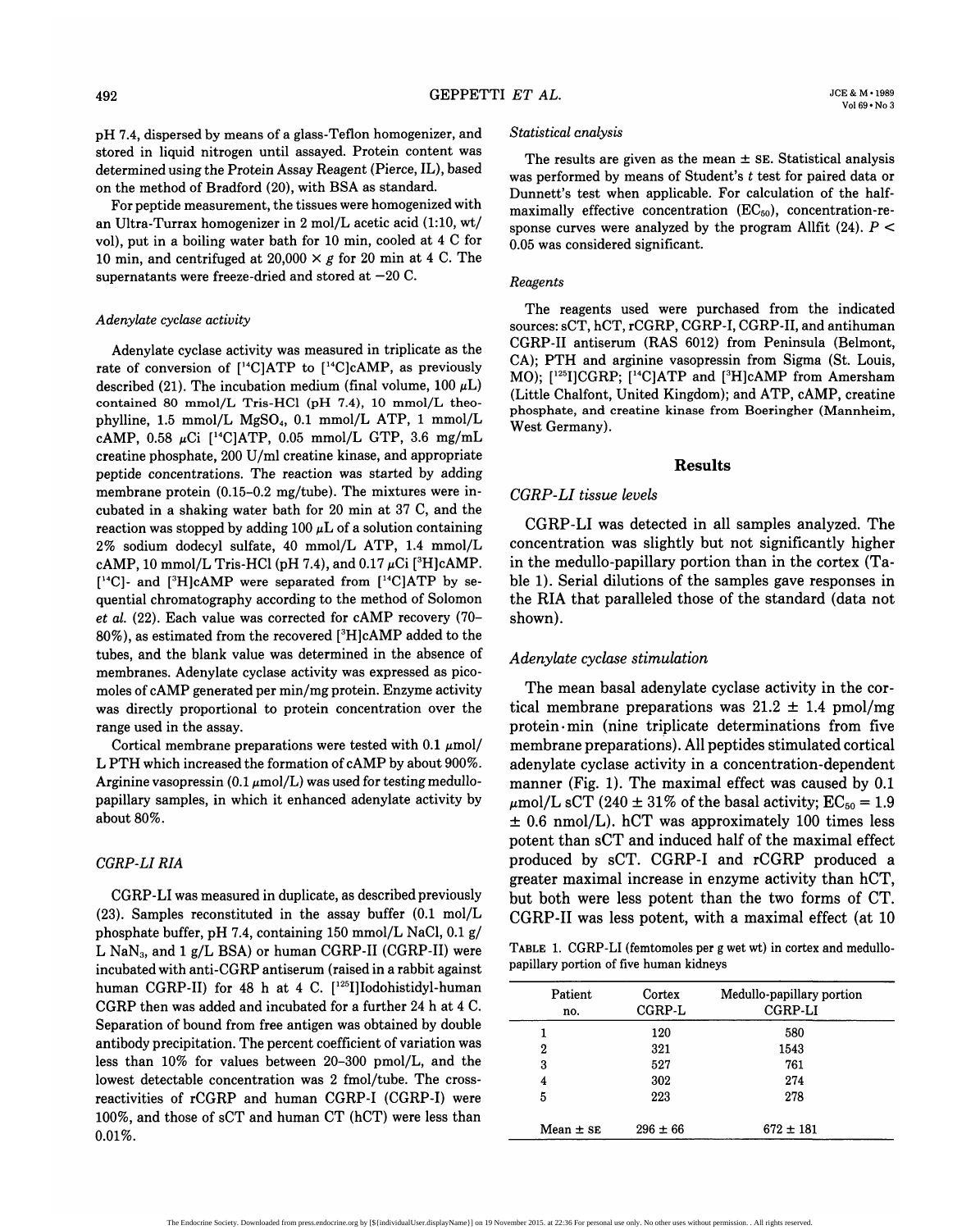

FIG. 1. Effect of sCT  $(\bullet)$ , hCT  $(\bullet)$ , rCGRP  $(\triangle)$ , CGRP-I  $(\blacksquare)$ , and CGRP-II (O) on adenylate cyclase activity of cortical membrane preparations from five human kidneys. Each *point* represents the mean ± SE of the percent increase over basal activity (100%).

 $\mu$ mol/L) less than 50% of that produced by sCT (1  $\mu$ mol/ L; Fig. 1 and Table 2).

In the medullo-papillary portion basal adenylate cyclase activity was  $46.1 \pm 2.2$  pmol/mg protein  $\cdot$ min (nine triplicate experiments from five membrane preparations). In this region both sCT and hCT up to 10  $\mu$ mol/ L failed to stimulate adenylate cyclase activity. At this concentration the two forms of CT had only a small, not significant, effect (Fig. 2). However, CGRP-I, CGRP-II, or rCGRP raised adenylate cyclase activity by about 100% in a concentration-related manner (Fig. 2). rCGRP was again slightly more potent than either CGRP-I or CGRP-II (Fig. 2 and Table 2).

Incubation of cortical membrane preparations with the maximally effective concentrations of sCT  $(0.1 \mu \text{mol/L})$ and CGRP-I (10  $\mu$ mol/L) produced a significantly greater accumulation of cAMP *(P <* 0.01) than incubation with each peptide alone (Table 3).

#### **Discussion**

Regional differences in the stimulation of adenylate cyclase by sCT have been found in the rat kidney (25). sCT was slightly more active in the cortex than in the outer medulla and almost inactive in the papilla. In the rabbit kidney, sCT stimulated adenylate cyclase activity in various regions of the cortex or outer medulla, but not in the inner medulla (26). We have confirmed that sCT stimulates adenylate cyclase in the cortex and medulla of rat kidney, but not in the papilla, and that only rCGRP acts in all three regions of the rat kidney (18, 19). In cortical membrane preparations of human kidney, sCT, hCT, rCGRP, and CGRP-I are all capable of producing concentration-dependent accumulation of cAMP, and sCT was the most potent compound, with an  $EC_{50}$  100-1000 times lower than those of hCT and the various CGRP forms. However, only CGRP was active in the medullo-papillary portion of human kidney, indicating the existence in this region of CGRP-sensitive, but not CT-sensitive, adenylate cyclase. CGRP-I increased significantly the maximal stimulation produced by sCT in cortical tissue, suggesting that at this level adenylate cyclase specifically activated by CGRP could be present. Since little is known about the enzyme(s) involved in CGRP metabolism and, accordingly, about compounds able to inhibit CGRP degradation, peptidase inhibitors were not used in our experiments. Thus, we cannot exclude the possibility that proteolytic activity of human renal tissue might play an important role in determining the relative potencies of the various forms of CGRP and CT.

Different results have been reported concerning adenylate cyclase stimulation by sCT in the human kidney. Experiments using a single kidney preparation failed to identify enzyme stimulation in any part of the kidney (27). In microdissected collagenase-treated human kidneys sCT increased adenylate cyclase activity in the thick ascending limb and distal convoluted tubule, while minor stimulation was found in the cortical and medullary collecting tubules (28). hCT increased the production of immunoreactive cAMP in both cortical and medullary membrane preparations, while sCT was active only in the cortex (29). The discrepancies between these findings may be ascribed to different methods of sample preparation and measurement of enzyme activity.

Certain effects exerted by CGRP in a variety of tissues

TABLE 2. Stimulation of adenylate cyclase activity in the cortex and medullo-papillary portion of human renal tissue ( $n = 5$ ) by sCT, hCT, rCGRP, CGRP-I, and CGRP-II

|                          | sCT           | hCT           | rCGRP         | CGRP-I           | CGRP-II        |
|--------------------------|---------------|---------------|---------------|------------------|----------------|
| Cortex                   |               |               |               |                  |                |
| $ED_{50}$ (nmol/L)       | $1.9 \pm 0.6$ | $260 \pm 20$  | $350 \pm 120$ | $10,900 \pm 190$ | ND.            |
| % Maximum effect         | $240 \pm 31$  | $175 \pm 18$  | $235 \pm 19$  | $219 \pm 15$     | $169 \pm 21$   |
| Medullopapillary portion |               |               |               |                  |                |
| $ED_{50}$ (nmol/L)       | ND            | ND.           | $36 \pm 0.6$  | $800 \pm 20$     | $1000 \pm 150$ |
| % Maximum effect         | $108 \pm 3.7$ | $114 \pm 9.3$ | $190 \pm 8$   | $200 \pm 9$      | $204 \pm 11$   |

Values are the mean ± SE. % Maximum effect, Maximum effect as percentage of basal (100%). ND, Not determinable.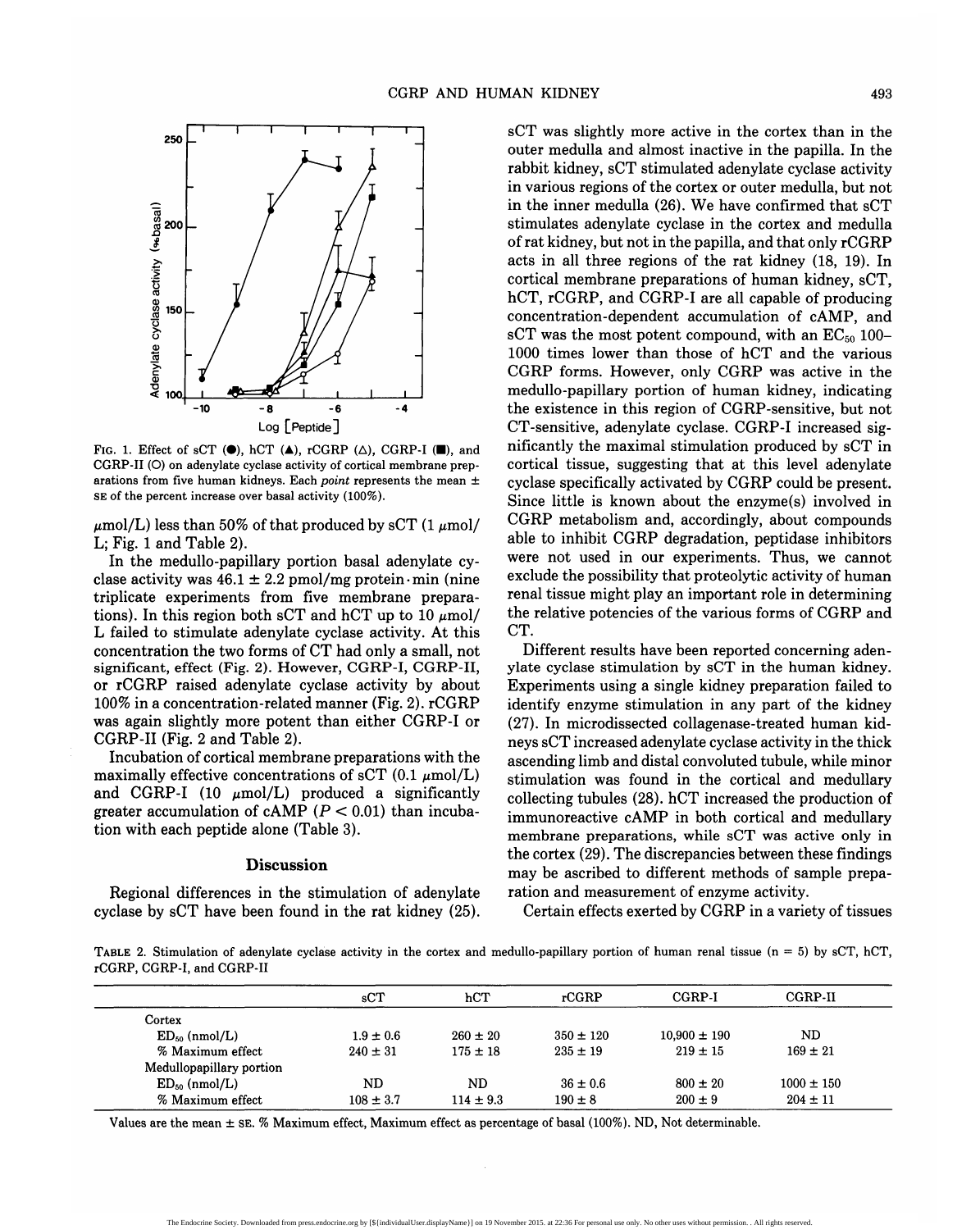

FIG. 2. Effects of sCT, hCT, rCGRP, CGRP-I, and CGRP-II on the adenylate cyclase activity of medullo-papillary membrane preparations from five human kidneys. For symbols, see Fig. 1. Each *point* represents the mean  $\pm$  SE of the percent increase over basal activity (100%).

TABLE 3. Production of cAMP in cortical membrane preparations (n = 8) of human kidney by sCT and CGRP-I

|                                  | $pmol/mg$ protein $\cdot$ min | % of basal |
|----------------------------------|-------------------------------|------------|
| Basal                            | $18.5 \pm 1.1$                | 100        |
| $\rm sCT$ (0.1 $\mu$ mol/L)      | $40.7 \pm 2.1$                | 220        |
| CGRP-I $(10 \mu \text{mol/L})$   | $37.5 \pm 1.2$                | 202        |
| sCT $(0.1 \mu \text{mol/L})$ and | $50.4 \pm 1.8^{\circ}$        | 272        |
| CGRP-I (10 $\mu$ mol/L)          |                               |            |

Values are the mean  $\pm$  SE.

 *P <* 0.01 us. both sCT and CGRP-I.

are thought to be mediated by cAMP (6, 14-16). However, a specific CGRP-sensitive adenylate cyclase was reported to be absent in the rat kidney, and CGRP action at this level was considered due to cross-reaction with CT receptors (17). The recent observation that rCGRP increased cAMP accumulation in the papillae of rat kidney, where sCT is inactive (18,19), seems to rule out the possibility that adenylate cyclase stimulation by CGRP is mediated by CT receptors. Likewise, in the medullo-papillary portion of the human kidney CGRP seems to act through a CT-independent mechanism. The existence of a subclass of CGRP-binding sites, which exhibits high affinity for both CT and CGRP, has been described in discrete areas of the rat brain (30). However, in the human renal cortex we have not found CT-sensitive adenylate cyclase exhibiting high affinity for CGRP.

CGRP-immunoreactive nerve fibers in rat and guinea pig kidney were reduced after capsaicin pretreatment (13, 31). CGRP-LI of rat kidney was sensitive to both *in vivo* and *in vitro* administration of capsaicin (18, 19). These findings indirectly indicate that immunoreactive CGRP is contained within primary sensory neurons (see

Ref. 32 for review). The origin of the CGRP-LI found in human renal tissue remains to be determined, although in this organ CGRP immunoreactivity has been localized only within nerve fibers (17).

CGRP infusion into rat renal arteries reduced the increase in perfusion pressure elicited by norepinephrine (18). CGRP infusion in normal anesthetized rats increased renal blood flow and reduced urinary sodium excretion (33); in humans it induced hypotension (34). CGRP administered iv increased PRA in humans (31). In this context, it is interesting to note that the estimated  $EC_{50}$  values of certain recently described effects of CGRP, such as renin release and cAMP accumulation in cultured rat juxtaglomerular cells (100 nmol/L) (31) and adenylate cyclase stimulation in membrane preparation of rat papillae (19 nmol/L) (18), are similar to those found in this study.

In conclusion, effects in human renal tissue may be mediated by cAMP. CGRP immunoreactivity has been found within renal nerve fibers predominantly distributed around blood vessels (13), suggesting the vascular cells as a possible target of CGRP action. However, the renal structure(s) at which CGRP selectively induces cAMP accumulation is unknown.

### **Acknowledgment**

We thank Prof. M. Serio for helpful advice and comments.

#### **References**

- 1. Amara SG, Jonas V, Rosenfeld, MG, Ong ES, Evans RM. Alternative RNA processing in calcitonin gene expression generates mRNA encoding different polypeptide products. Nature. 1982;298:240-4.
- 2. Rosenfeld MG, Mermod JJ, Amara SG, et al. Production of a novel neuropeptide encoded by the calcitonin gene via tissue-specific RNA processing. Nature. 1983;304:129-35.
- 3. Tschopp FA, Tobler PH, Fischer JA. Calcitonin gene-related peptide in human thyroid, pituitary and brain. Mol Cell Endocrinol. 1984;36:53-252.
- 4. Lee Y, Takami K, Kawai Y, et al. Distribution of calcitonin generelated peptide in the rat peripheral nervous system with reference to its coexistence with substance P. Neuroscience. 1985;15:1227- 37.
- 5. Pettersson M, Ahren B, Bottcher G, Sundler F. Calcitonin generelated peptide: occurrence in pancreatic islet in the mouse and the rat and inhibition of insulin secretion in the mouse. Endocrinology. 1986;119:865-72.
- 6. Sigrist S, Franco-Cereceda A, Muff R, Henke H, Lundberg JM, Fischer JM. Specific receptor and cardiovascular effects of calcitonin gene-related peptide. Endocrinology. 1986; 119:381-9.
- Girgis SI, MacDonald DWR, Stevenson JC, et al. Calcitonin generelated peptide: potent vasodilator and major product of calcitonin gene. Lancet. 1985;2:14-6.
- 8. Morris HR, Panico M, Etienne T, Tippins J, Girgis SI, Maclntyre I. Isolation and characterization of human calcitonin gene-related peptide. Nature. 1984;308:746-8.
- 9. Peterman JP, Born W, Change JY, Fischer JA. Identification in the human central nervous system, pituitary and thyroid of a novel calcitonin gene-related peptide and partial amino acid sequence in the spinal cord. J Biol Chem. 1987;262:542-5.
- 10. Okimura Y, Chirita K, Abe H, et al. Calcitonin gene-related pep-